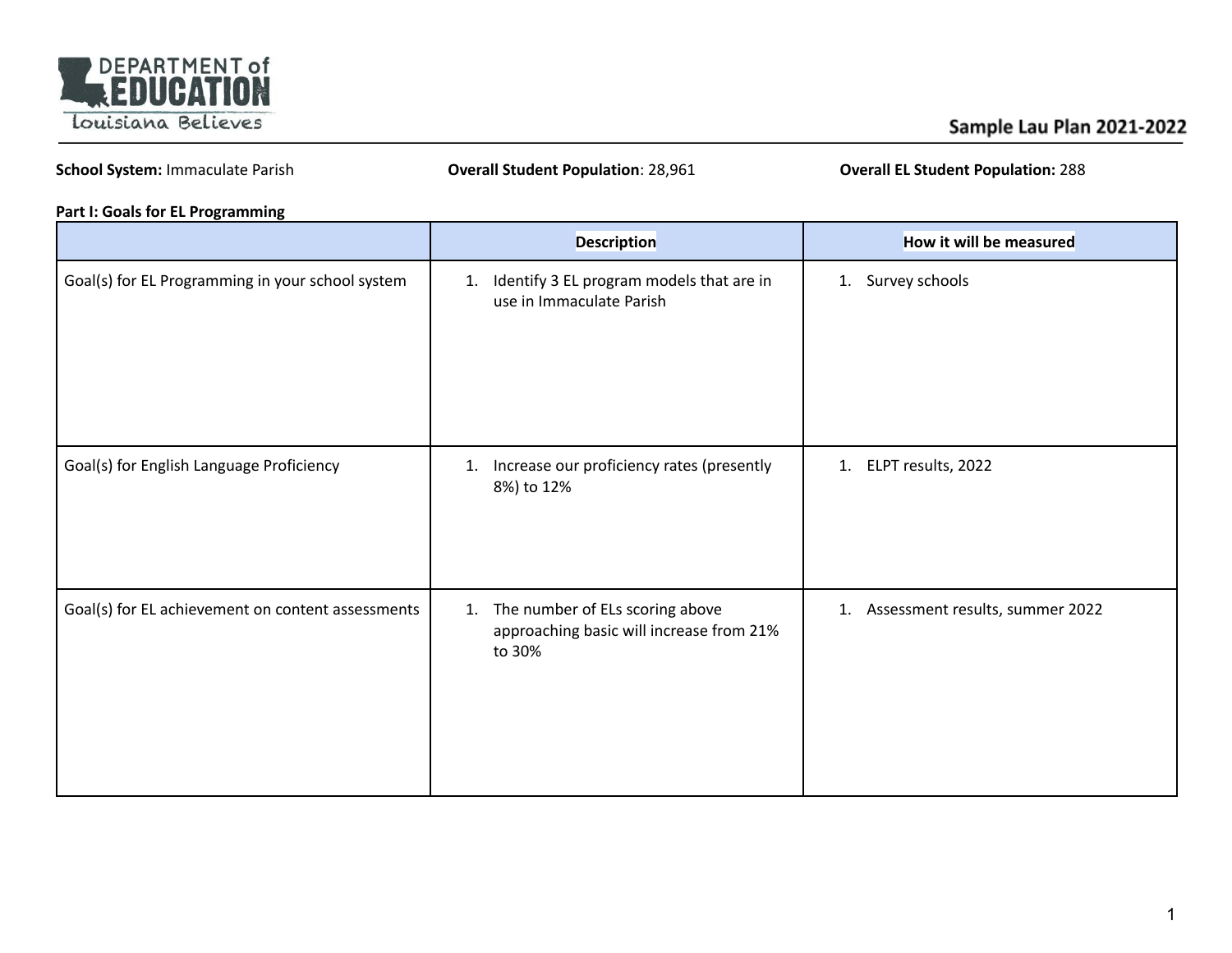

### **Part II: Implementation Table**

**School systems should link or attach supporting evidence of any element that is not state provided.**

**Requirement-**A required element of the Lau Plan.

**Description-**Details what needs to be provided to meet the requirement.

**State Provisions-**In many cases, the state education agency (LDOE) has provided some or all of the elements through guidance, policy or a combination of both. This will guide school systems in identifying what additional pieces they need to provide.

**School System-**List out what additional or specific steps the school system is taking to fulfil the requirement.

**Notes-**Add any explanation or information to identify attached evidence.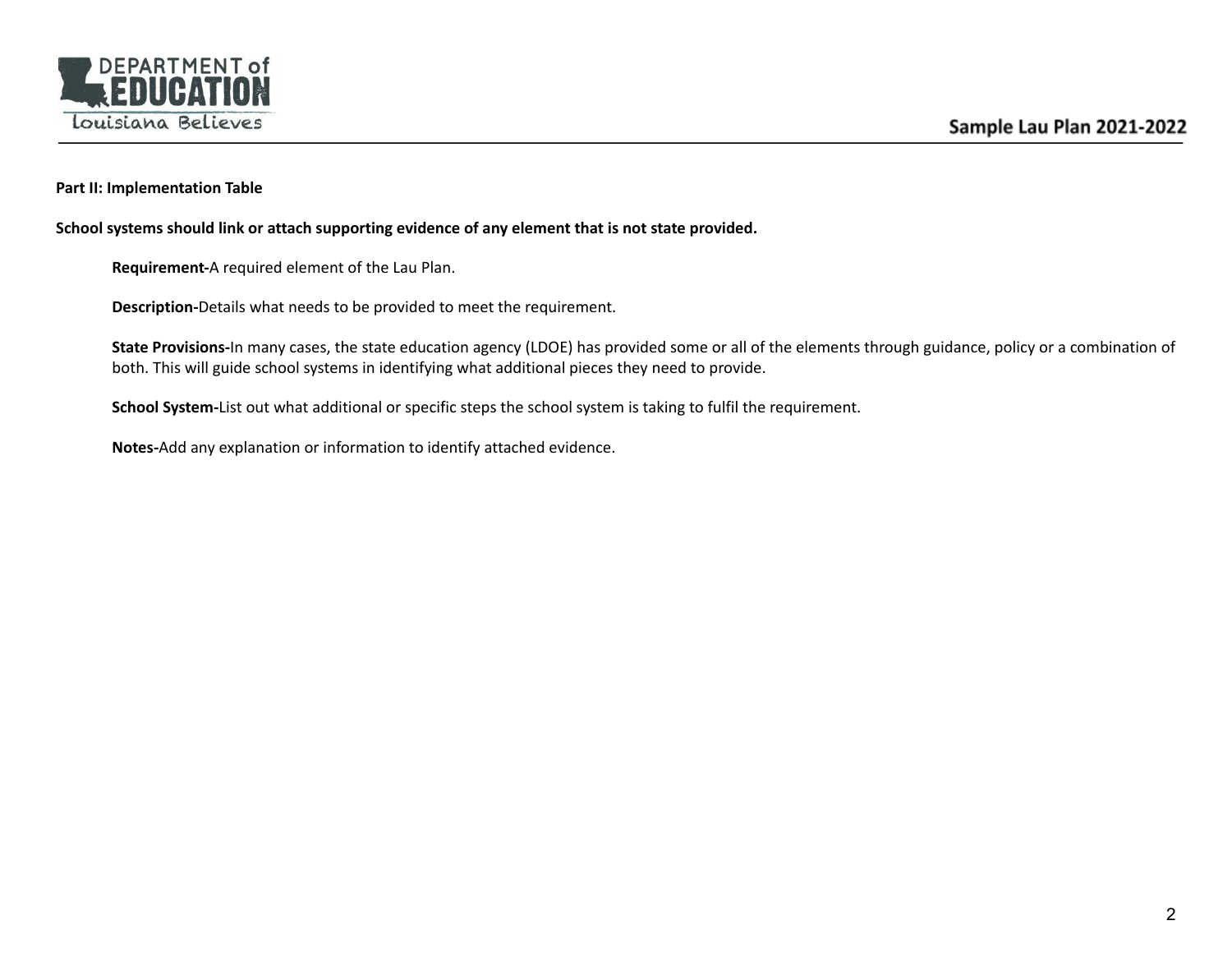

| Requirement               | <b>Description</b>                                                               | <b>State Provision</b>                                                                                                                                                                                                   | <b>School System</b>                                                                                                                                                                                                                                                                                                                                                                                             | Notes/Documentation                                                                                                                                                                                      |
|---------------------------|----------------------------------------------------------------------------------|--------------------------------------------------------------------------------------------------------------------------------------------------------------------------------------------------------------------------|------------------------------------------------------------------------------------------------------------------------------------------------------------------------------------------------------------------------------------------------------------------------------------------------------------------------------------------------------------------------------------------------------------------|----------------------------------------------------------------------------------------------------------------------------------------------------------------------------------------------------------|
| <b>Identify ELs</b><br>1. | The procedures and<br>documents that your school<br>system uses to identify ELs. | Use a Home Language Survey<br>to identify potential ELs.<br>Use a family interview to<br>gather additional information<br>about home language use.<br>Screen potential ELs with<br>ELPS within 30 days of<br>enrollment. | HLS:<br>We use only the HLS<br>posted to LDOE<br>website<br>$\Box$ We use our<br>own/another HLS.<br>(Include copy of HLS<br>and all translations.)<br>We don't use a HLS.<br>❏<br>Explain in Notes.<br>Screener:<br>$\Box$ We use ELPS to<br>screen potential ELs.<br>We use another EL<br>□<br>assessment to screen<br>potential ELs.<br>(Include copy of<br>screener)<br>❏<br>We don't use an EL<br>screener. |                                                                                                                                                                                                          |
|                           | Annual parent notification of<br>new or continuing EL<br>placement               | Notify parents within 2 weeks<br>of identification of their<br>child's EL status.                                                                                                                                        | <b>Parent Notification:</b><br>$\Box$ We use the parent<br>notification letters<br>posted to LDOE<br>website.<br>We use our own<br>parent notification                                                                                                                                                                                                                                                           | Our letter is similar, but it is<br>on our letterhead and we<br>include the name of the EL<br>specialist working with the<br>student, their contact<br>information, and the<br>student's EL goal for the |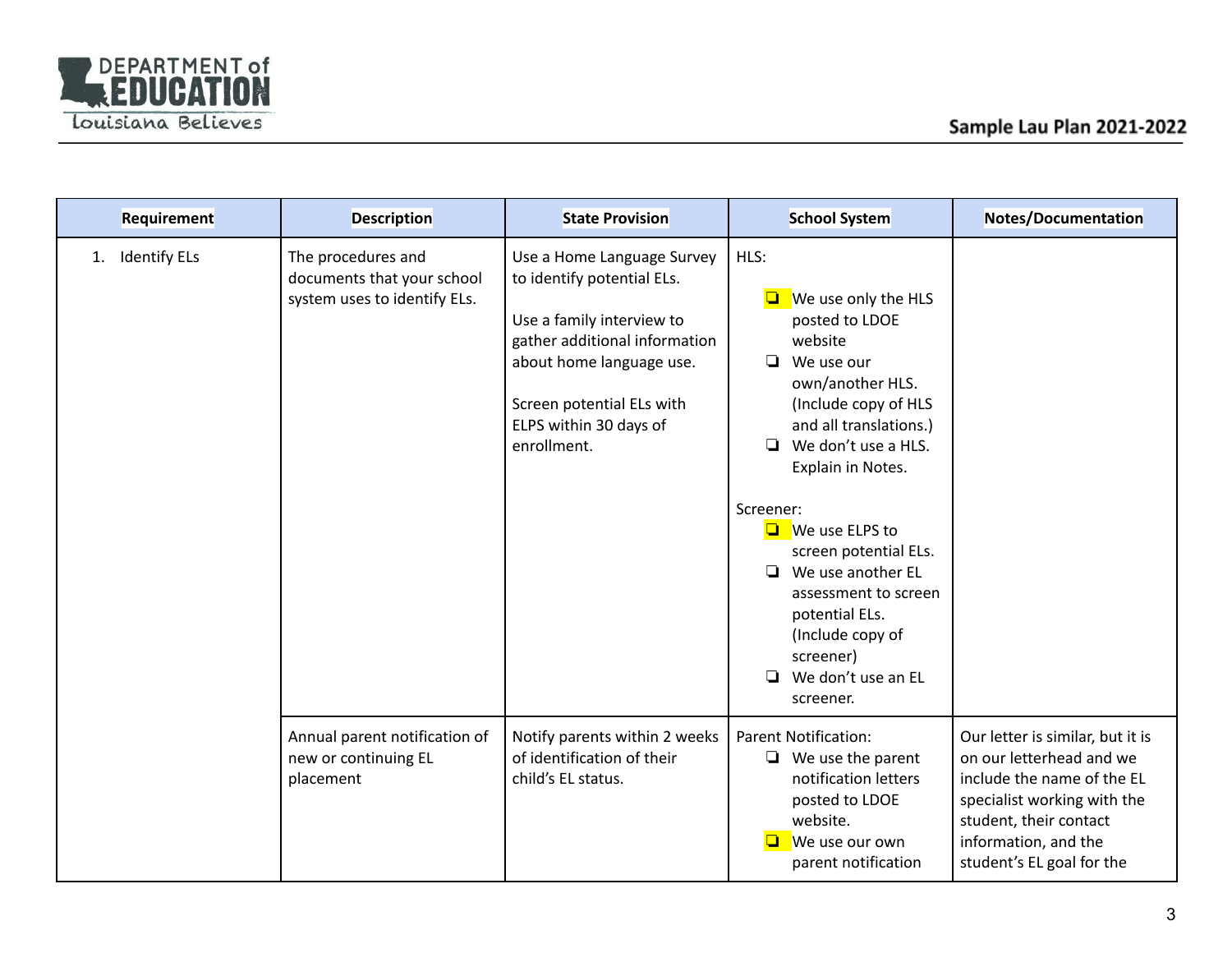

|                                                                 |                                                                                   |                                                                                                            | letters. (Include copy<br>of letter and<br>translations)<br>We do not notify<br>❏<br>parents annually.                                                                                                                                                                                                                                                                                                                                                                                               | coming year.                                                                                                                                                                                                                                                                              |
|-----------------------------------------------------------------|-----------------------------------------------------------------------------------|------------------------------------------------------------------------------------------------------------|------------------------------------------------------------------------------------------------------------------------------------------------------------------------------------------------------------------------------------------------------------------------------------------------------------------------------------------------------------------------------------------------------------------------------------------------------------------------------------------------------|-------------------------------------------------------------------------------------------------------------------------------------------------------------------------------------------------------------------------------------------------------------------------------------------|
| <b>Resources</b> Home Language Survey                           | <b>Family Interview Questions</b>                                                 | <b>EL Identification Flowchart</b>                                                                         | <b>ELPS Assessment Guidance</b>                                                                                                                                                                                                                                                                                                                                                                                                                                                                      | <b>Parent Notification Letter</b>                                                                                                                                                                                                                                                         |
| 2. Be an effective<br>program reflective of<br>the needs of ELs | Type and description of EL<br>programs offered at your<br>school system           | School systems may choose<br>their own EL program<br>model(s) as long as it is based<br>in sound research. | Select which EL Program(s)<br>your school system uses and<br>give details in Notes.<br><b>Content Based ESL</b><br>❏<br>Sheltered English<br>Instruction<br><b>ESL Program</b><br>❏<br>Newcomer Program<br><b>Structured English</b><br>❏<br><b>Immersion Program</b><br>$\Box$<br>Dual<br>Language/Two-Way<br>Immersion<br>❏<br><b>Transitional Bilingual</b><br>Program<br>Other (Please<br>□<br>describe in notes and<br>attach supporting<br>documentation)<br>We have no specific<br>EL program | We aren't sure what program<br>we use. We use both certified<br>EL teachers and<br>paraeducators to push in to<br>content classes. The<br>paraeducators are mainly in<br>the K-5 grades, and the<br>teachers in 6-12. We push in<br>primarily to ELA, Math and<br>social studies classes. |
|                                                                 | Type of direct English<br>language development (ELD)<br>services offered (if any) | Direct ELD should be offered<br>to ELs who demonstrate<br>lower levels of proficiency,                     | Select which ELD program<br>your school system uses and<br>give details in Notes and as                                                                                                                                                                                                                                                                                                                                                                                                              | We pull out all Newcomer<br>and Emerging students in<br>grades 4-12 at least once a                                                                                                                                                                                                       |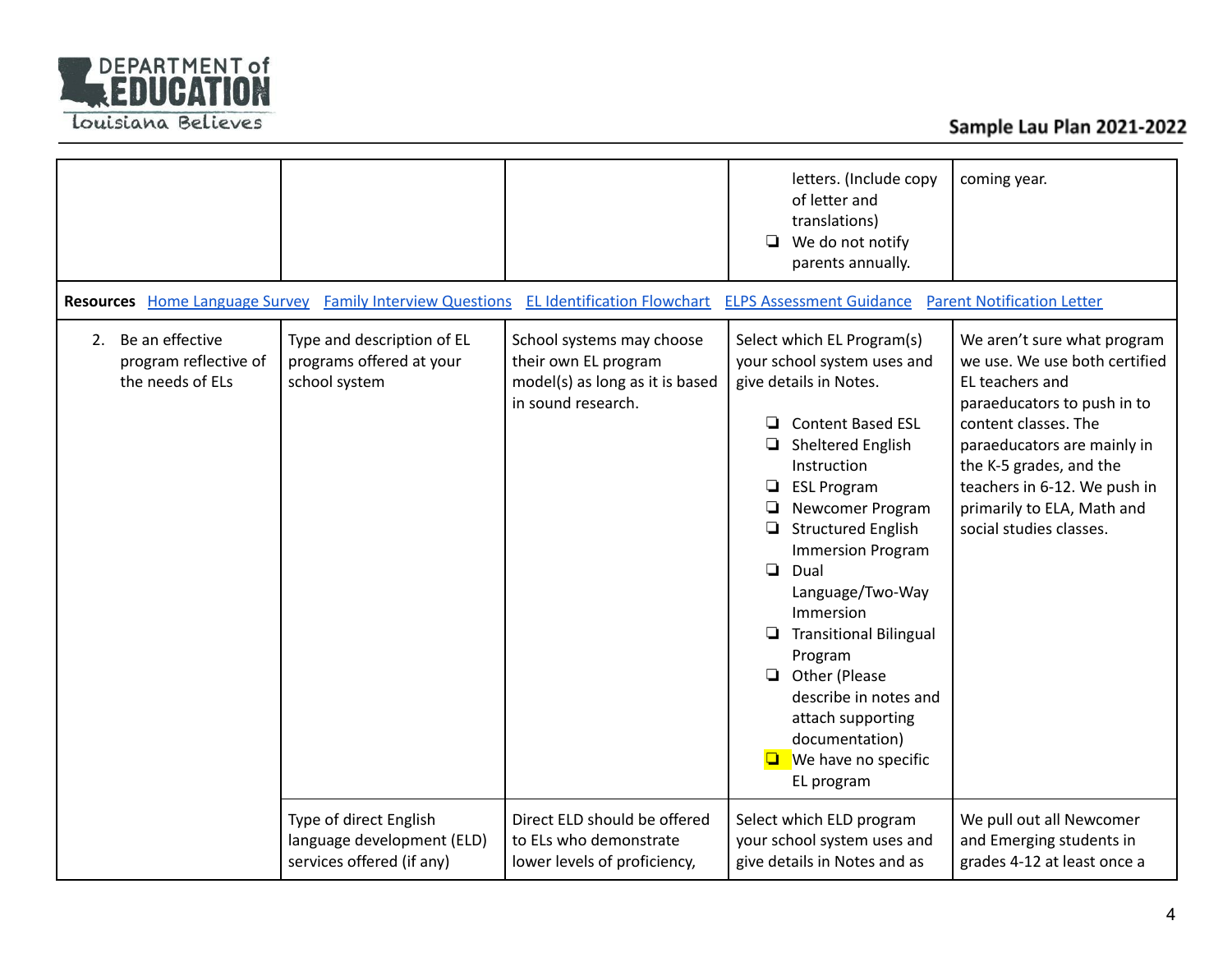

# Sample Lau Plan 2021-2022

|                                                                   | Frequency of services<br>$\bullet$<br>Who provides ELD                                              |                                                                                                                                                                                               | follows.<br>$\Box$ Sheltered English<br>Instruction<br><b>ESL Program</b><br>□<br>Newcomer Program<br>❏<br>We do not offer ELD<br>◘<br>Frequency: Once a week for<br>20-45 minutes<br>Staff: Bilingual ESL teacher or<br>paraeducator                                                                                                             | week for language<br>instruction. I am not sure<br>what program that is in the<br>list. We use Imaging Learning<br>and Rosetta Stone for those<br>pull outs. |
|-------------------------------------------------------------------|-----------------------------------------------------------------------------------------------------|-----------------------------------------------------------------------------------------------------------------------------------------------------------------------------------------------|---------------------------------------------------------------------------------------------------------------------------------------------------------------------------------------------------------------------------------------------------------------------------------------------------------------------------------------------------|--------------------------------------------------------------------------------------------------------------------------------------------------------------|
|                                                                   | Description of procedure for<br>communicating with parents<br>who have opted out of EL<br>services. | Parents of ELs may choose to<br>opt out of EL services.<br>However, this only opts them<br>out of direct ELD. ELs should<br>still be accommodated and<br>supported in all content<br>classes. | <b>Parent Notification:</b><br>$\Box$ We use the parent<br>notification letters<br>posted to LDOE<br>website.<br>We use our own<br>O<br>letters. (Include copy<br>of letter and<br>translations.)<br>We follow-up with<br>▫<br>parents through<br>phone calls, emails,<br>or meetings. (Include<br>documentation)<br>Other (Describe in<br>Notes) | See the letter posted above.<br>When parents opt out, we<br>call and document why on a<br>copy of the letter and put it in<br>the student's folder.          |
| <b>EL Program Handbook</b><br>Resources: EL Programming One-pager |                                                                                                     |                                                                                                                                                                                               |                                                                                                                                                                                                                                                                                                                                                   |                                                                                                                                                              |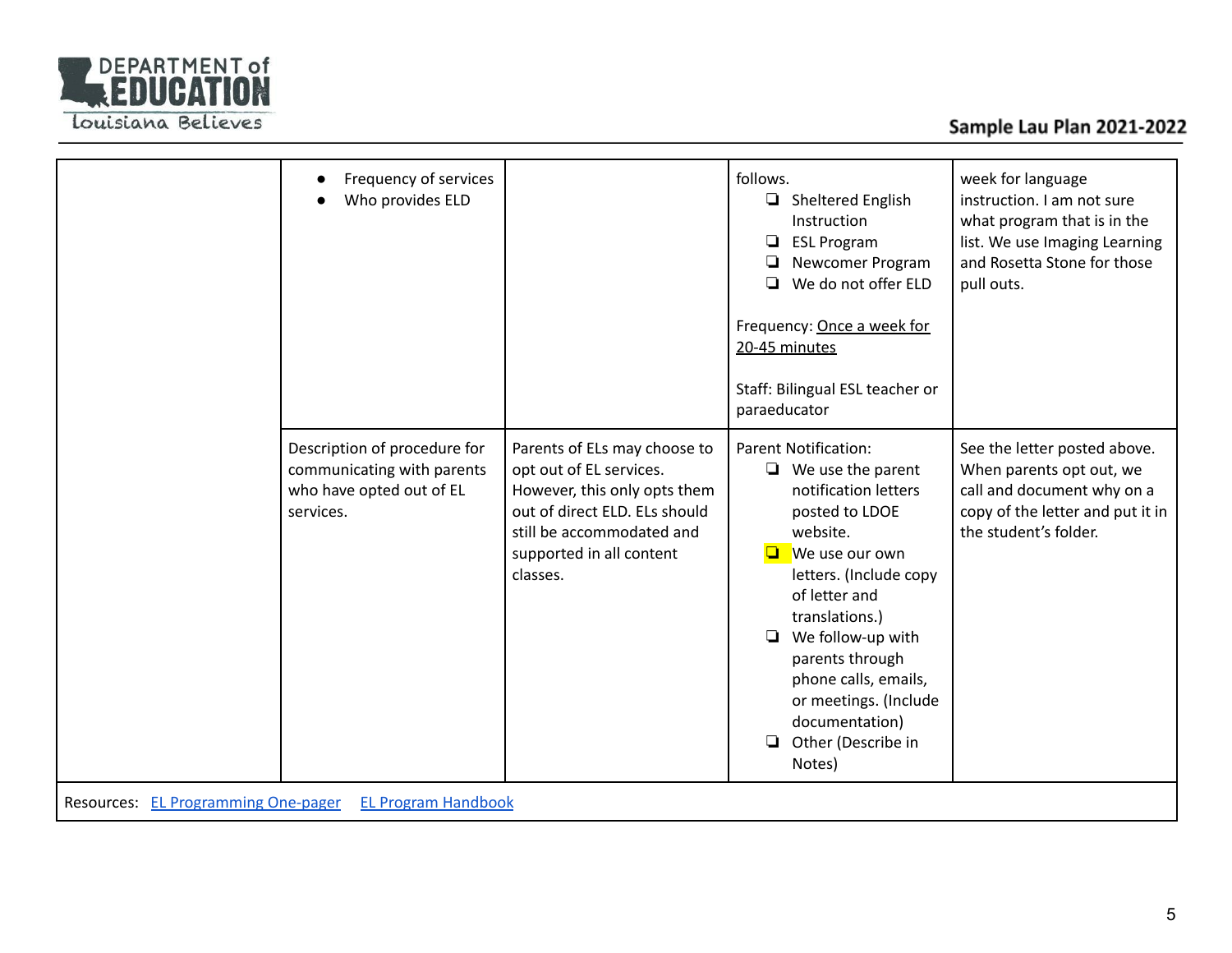

# Sample Lau Plan 2021-2022

| Employ appropriate<br>3.<br><b>ESL</b> or bilingual<br>personnel (or both)    | List staff and faculty who<br>provide EL services and their<br>appropriate certifications and<br>add-on certifications. | School systems are<br>encouraged to have all<br>teachers who work with ELs<br>receive their ESL add-on. | Faculty and Staff<br>$\Box$ Attached is a list of all<br>staff and faculty<br>assigned to provide<br>EL services.<br>Indicate their licensure areas<br>and any add-on certifications.<br>$\Box$ We have only<br>paraeducators<br>providing EL services.<br>$\Box$ We have no<br>dedicated staff or<br>faculty to provide EL<br>services. | Some of our certified<br>teachers working with ELs are<br>working on their EL<br>certifications and have OFATs. |
|-------------------------------------------------------------------------------|-------------------------------------------------------------------------------------------------------------------------|---------------------------------------------------------------------------------------------------------|------------------------------------------------------------------------------------------------------------------------------------------------------------------------------------------------------------------------------------------------------------------------------------------------------------------------------------------|-----------------------------------------------------------------------------------------------------------------|
|                                                                               | Indicate if staff and faculty<br>are providing bilingual or first<br>language support                                   | Some EL programs do require<br>bilingual staff/faculty.                                                 | Are any staff/faculty<br>members providing bilingual<br>support to ELs:<br><b>Q</b> Yes<br>$\Box$<br><b>No</b><br>If so, how many?<br>5<br>In what languages? Spanish                                                                                                                                                                    | We use bilingual faculty to<br>work with our Newcomer and<br><b>Emerging ELs.</b>                               |
| Resources: ESL Add-on Certification Check-List                                |                                                                                                                         |                                                                                                         |                                                                                                                                                                                                                                                                                                                                          |                                                                                                                 |
| 4. Align the instruction<br>of ELs to state and<br>local content<br>standards | Describe how ELs have<br>access to Louisiana Student<br>Standards and EL Connectors,<br>and all general curriculum.     | Schools may select the Tier 1<br>curriculum and other content<br>area materials.                        | ELs are provided access to all<br>content areas through:<br>$\Box$ Building content<br>teacher capacity for<br>EL support                                                                                                                                                                                                                | ELs are fully immersed in the<br>content areas and supported<br>there with push-in EL<br>supports.              |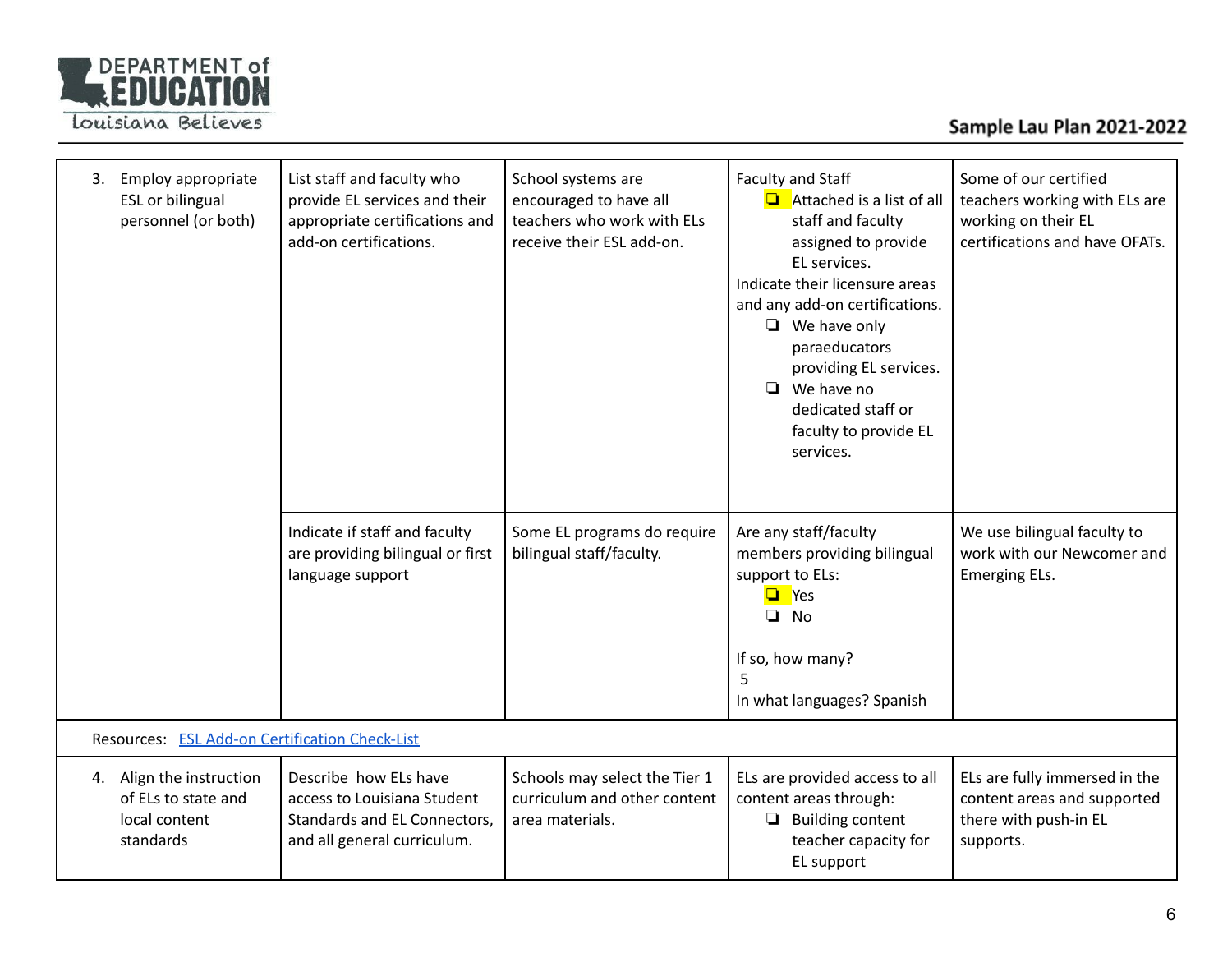

|                                                                                                                                                          |                                                                                                          |                                                                                                                                                                                                                                                                            | EL specialist push-in<br>$\Box$ Differentiated<br>instruction<br>$\Box$ Small groups<br>Other (Describe in<br>Notes.)                                                                                    |                                                                                                                     |
|----------------------------------------------------------------------------------------------------------------------------------------------------------|----------------------------------------------------------------------------------------------------------|----------------------------------------------------------------------------------------------------------------------------------------------------------------------------------------------------------------------------------------------------------------------------|----------------------------------------------------------------------------------------------------------------------------------------------------------------------------------------------------------|---------------------------------------------------------------------------------------------------------------------|
|                                                                                                                                                          | Describe any supplemental<br>resources used for English<br>language development (ELD).                   | Some EL programming may<br>require its own curriculum.                                                                                                                                                                                                                     | Supplemental curriculum or<br>materials for ELD (In Notes,<br>describe selection process<br>and use).                                                                                                    | Rosetta Stone<br>Imagine Learning                                                                                   |
|                                                                                                                                                          | Resources: LA Connectors for ELs-One Pager ELA-Connectors for ELs Crosswalk                              |                                                                                                                                                                                                                                                                            | <b>Instructional Materials Review Guidance</b>                                                                                                                                                           |                                                                                                                     |
| Provide ongoing<br>5.<br>authentic<br>assessments to<br>monitor student<br>progress toward EL<br>proficiency and<br>comprehension of<br>academic content | Describe the annual<br>assessment training offered<br>in your school system.                             | Administer the English<br>Language Proficiency Test<br>(ELPT) annually to all<br>identified ELs to assess<br>English proficiency in a<br>standardized way.<br>Administer all statewide<br>assessments to identified ELs<br>with applicable and approved<br>accommodations. | <b>Assessment Training:</b><br><b>ELPT TA Training</b><br><b>ELPS TA Training</b><br><b>LEAP 2025 Training</b><br>Other (Describe in<br>$\Box$<br>notes)<br>$\Box$ We provide no<br>assessment training. |                                                                                                                     |
|                                                                                                                                                          | Describe any training and/or<br>dedicated time to interpret<br>and evaluate results from<br>assessments. |                                                                                                                                                                                                                                                                            | We provide<br>training/dedicated time to<br>interpret and evaluate results<br>from assessments.                                                                                                          | As part of the teacher work<br>days before school starts, all<br><b>EL Specialists and</b><br>paraeducators meet to |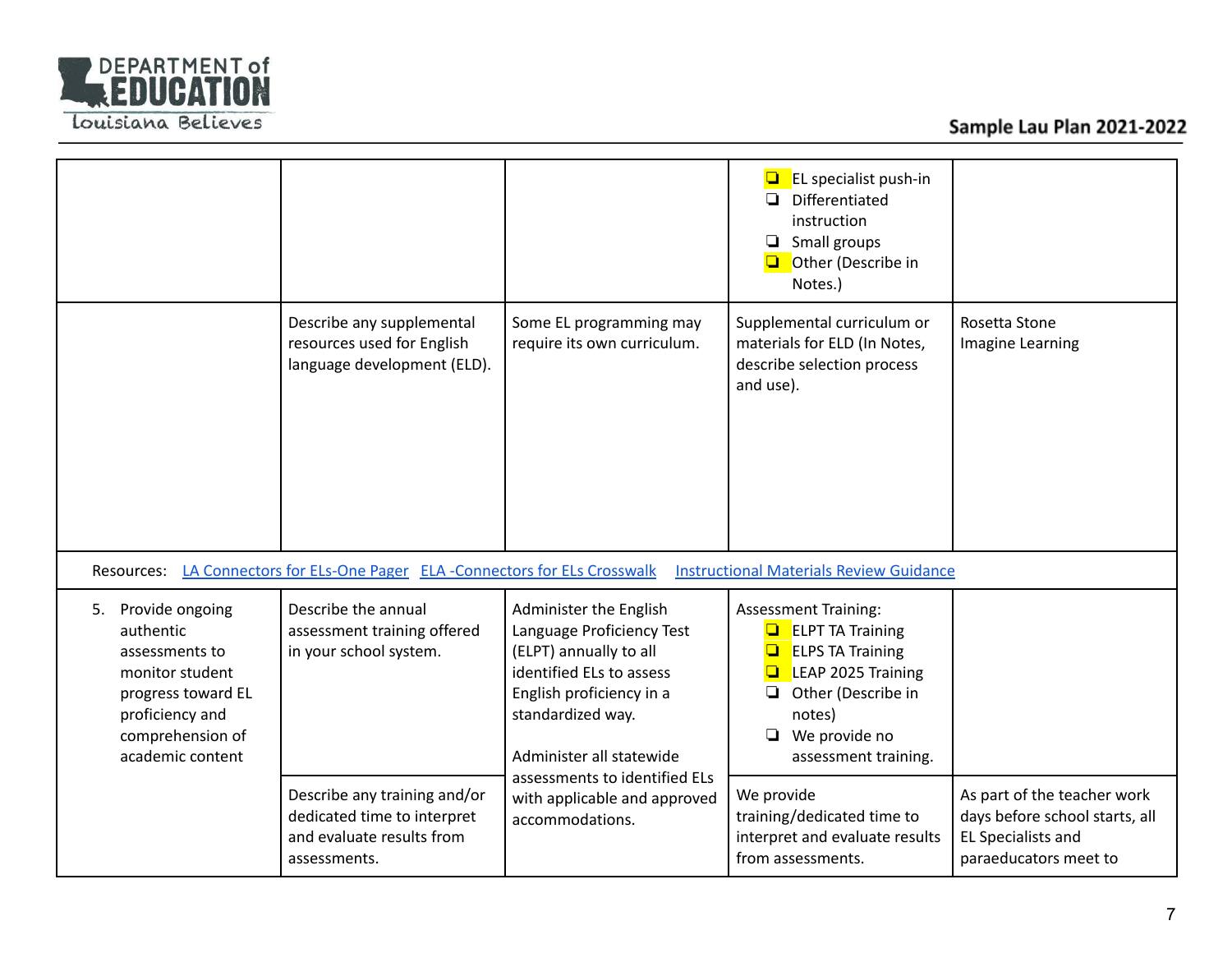

| Describe how data is used to<br>guide instruction and<br>planning for ELs. |                                   | Yes (Describe how<br>$\Box$<br>often and who<br>facilitates in Notes)<br>$\Box$<br><b>No</b><br>We use data to guide<br>instruction and planning for<br>ELs.<br>Yes (Describe how<br>$\Box$<br>often and who<br>facilitates in Notes)<br>$\Box$<br>No                                                                       | review EL data, create<br>learning plans with ELPT<br>goals, and revise EL<br><b>Accommodation Checklists.</b><br>At the beginning of the year<br>(August) we share ELPT data<br>and adjust accommodations<br>and learning plans. The EL<br>supervisor leads this. |
|----------------------------------------------------------------------------|-----------------------------------|-----------------------------------------------------------------------------------------------------------------------------------------------------------------------------------------------------------------------------------------------------------------------------------------------------------------------------|--------------------------------------------------------------------------------------------------------------------------------------------------------------------------------------------------------------------------------------------------------------------|
| List exit procedures.                                                      |                                   | Exit procedures:<br>Student scores<br>proficient on ELPT<br>Parent is notified of<br>$\Box$<br>exiting with LDOE's<br>notification letter<br>Parent is notified of<br>◘<br>exiting through other<br>means (Describe in<br>Notes)<br>ELs are exited based<br>▫<br>on teacher<br>suggestion.<br>$\Box$<br>ELs are not exited. | We put the LDOE letter on<br>our letterhead with our<br>school system's logos.                                                                                                                                                                                     |
| <b>ELPT Assessment Guide</b><br><b>Assessment Library</b><br>Resources:    | <b>EL Accommodation Checklist</b> | <b>EL Reclassification Letter</b>                                                                                                                                                                                                                                                                                           |                                                                                                                                                                                                                                                                    |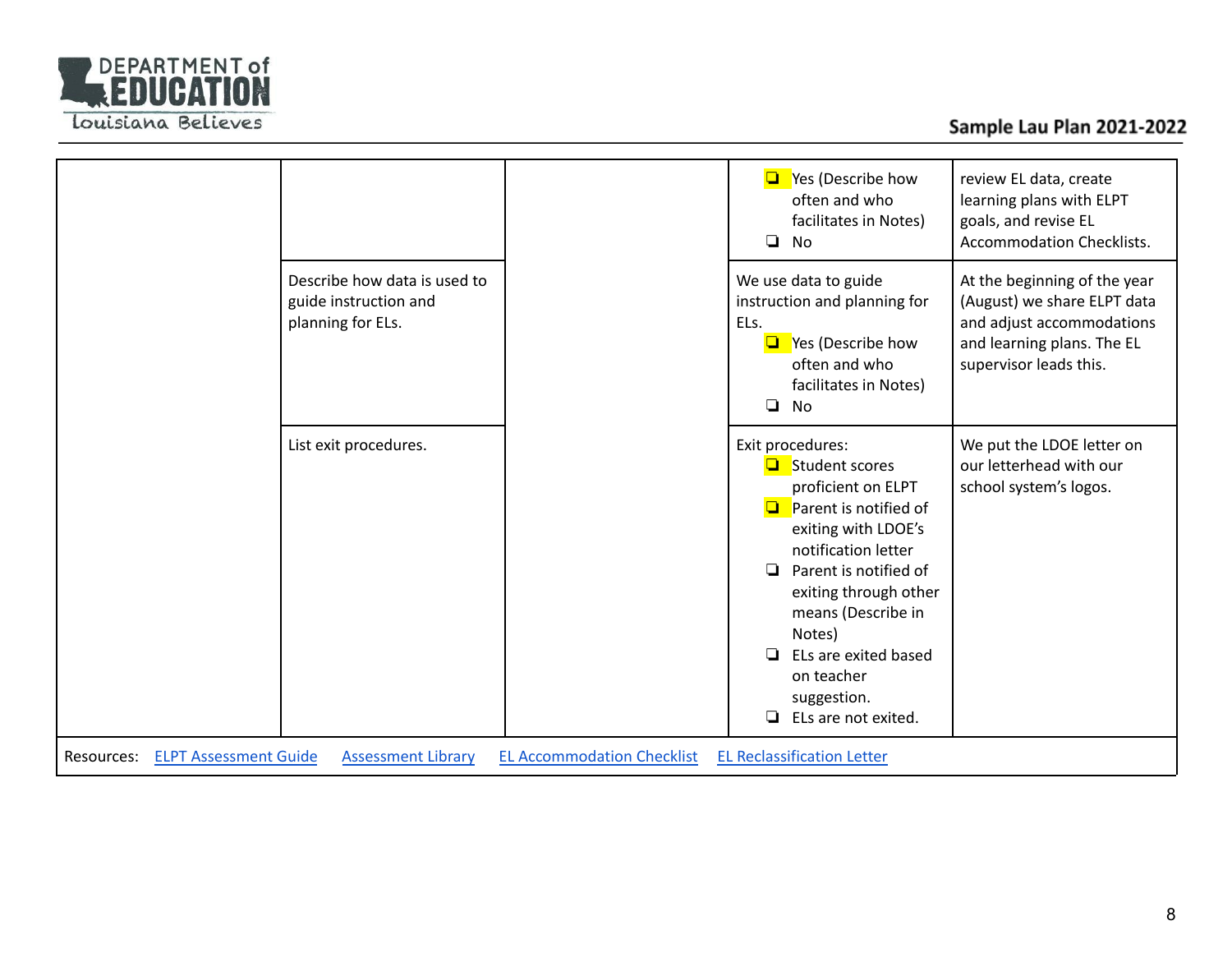

#### **Part III: Additional Information Related to EL Programming and Support**

**Provide a description and attach documents or documentation.**

- 1. What professional development (PD) is your school system providing for teachers and staff who support or deliver instruction to ELs? All PD is done in house by the EL Supervisor. She learns about topics from LDOE meetings and shares that with the EL staff.
- 2. How are former ELs monitored after they are reclassified as fully English proficient? We use a form that is created in our parish that is given to teachers at the end of each quarter.
- 3. How is your school system monitoring the effectiveness of the EL program(s)?

Through SPS scores and whether our ELs are making their ELPT goals.

- 4. How are ELs identified for special education, gifted and talented, or related services? We wait one year to see if the issue is with language or if there are other things happening. Then we use a flow-chart similar to the one LDOE created to help guide our SBLC. Flowchart is attached.
- 5. How are ELs given access to extracurricular or co-curricular activities? ELs can participate in any sports or clubs that we have on any of our campuses. We provide the student handbook with a description of clubs and activities in Spanish online and mention them at parent nights.
- 6. What tools is the school system using to monitor ELs' progress in their content areas and with English language development? We use their assessment scores. We hope to purchase or create an in house progress monitoring tool for our ELs this year.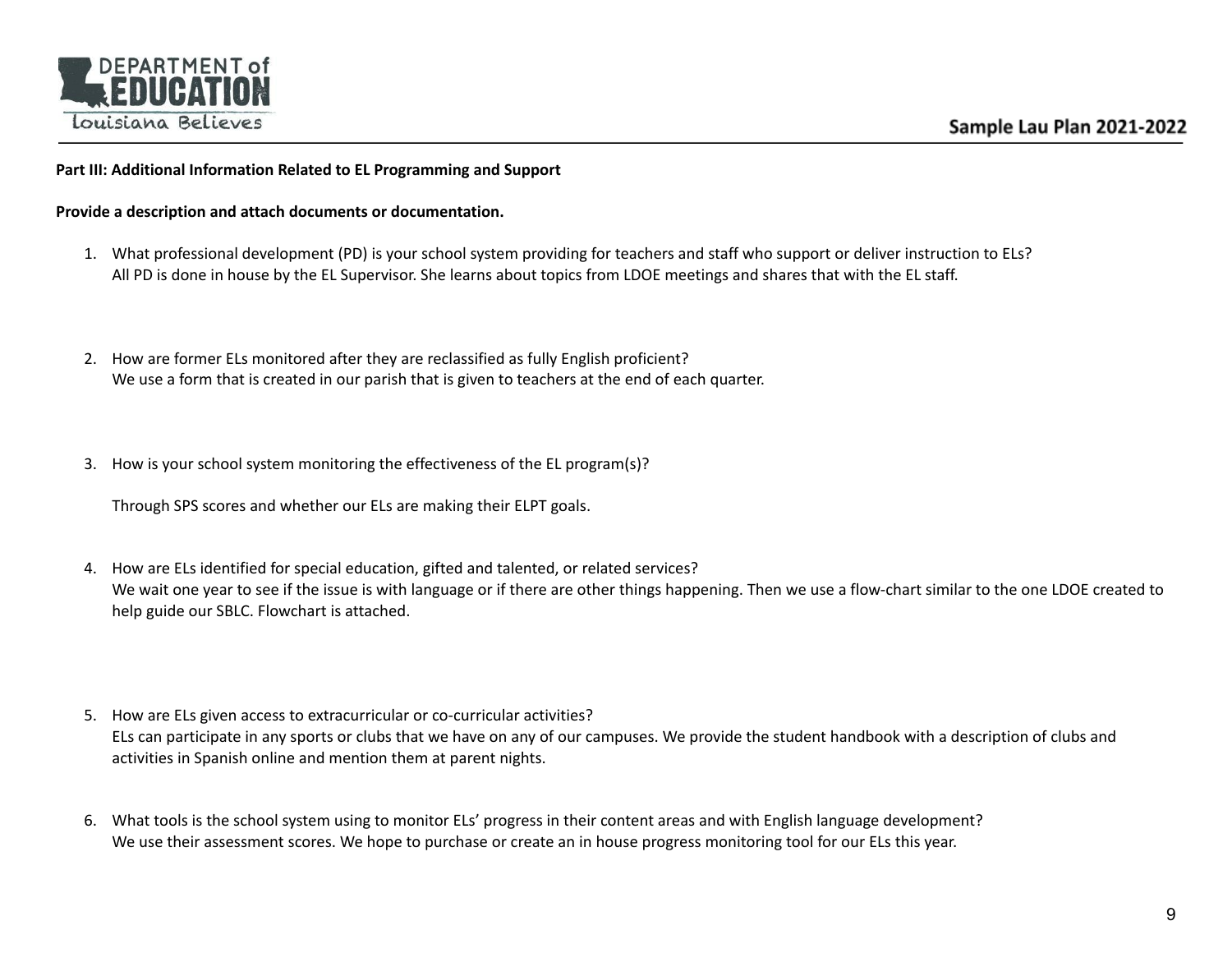

7. In the event that ELs are receiving instruction through distance learning, explain how the following will be addressed:

|                | <u>.</u><br><b>EL Classroom Supports</b> | <b>Direct ELD Instruction</b> |
|----------------|------------------------------------------|-------------------------------|
| <b>Hybrid</b>  | <b>NA</b>                                | $\sf NA$                      |
|                |                                          |                               |
|                |                                          |                               |
|                |                                          |                               |
|                |                                          |                               |
|                |                                          |                               |
| <b>Virtual</b> | <b>NA</b>                                | $\sf NA$                      |
|                |                                          |                               |
|                |                                          |                               |
|                |                                          |                               |
|                |                                          |                               |
|                |                                          |                               |

**Immaculate Parish has no hybrid or virtual learning options for 2021-2022**